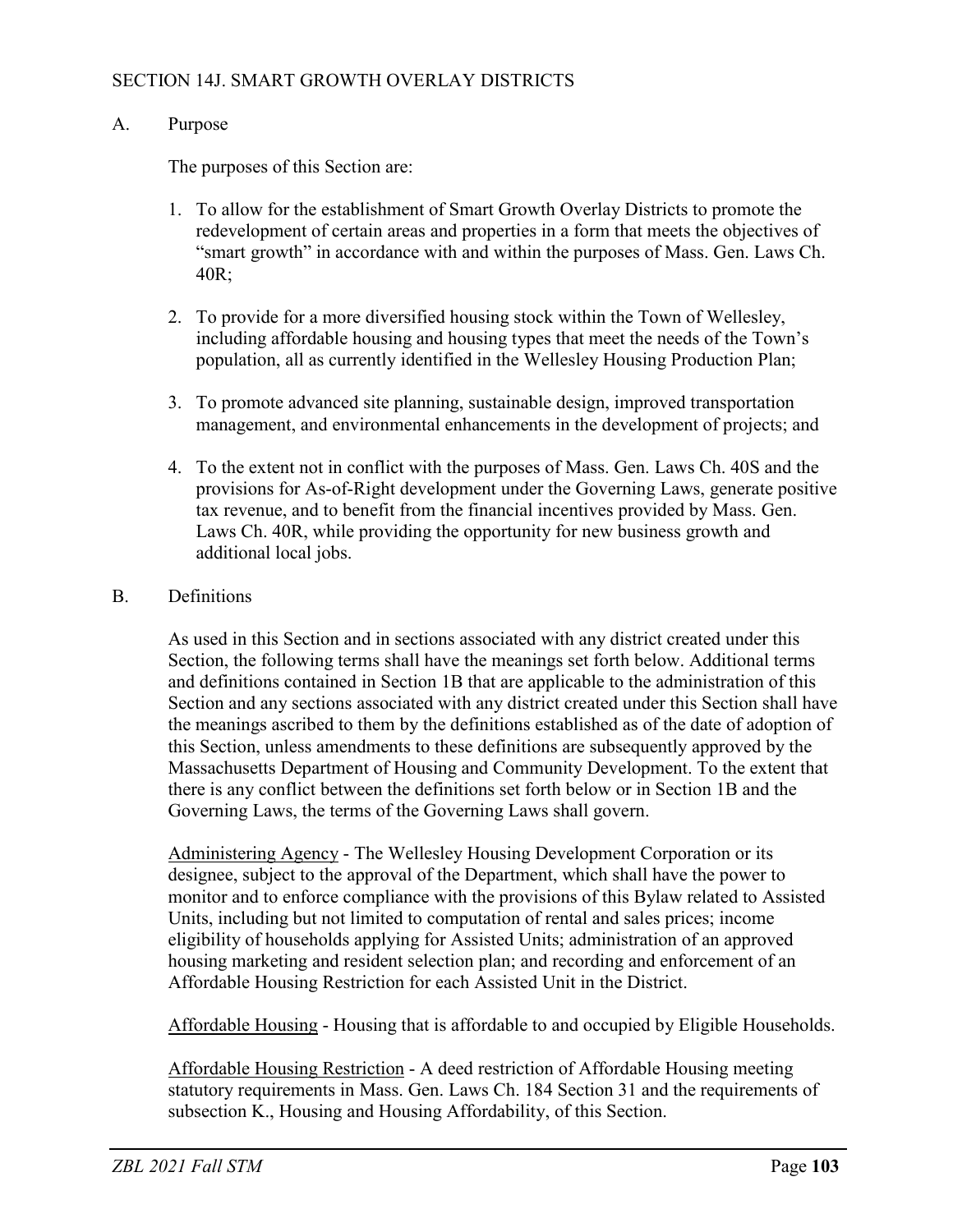Affordable Rental Unit - An Affordable Housing Dwelling Unit required to be rented to an Eligible Household in accordance with the requirements of Section 14J.K.

Affordable Homeownership Unit - An Affordable Housing Dwelling Unit required to be sold to an Eligible Household in accordance with the requirements of Section 14J.K.

Applicant - A landowner or other petitioner who files a site plan for a Development Project subject to the provisions of this Section.

Application - A petition for Site Plan Approval filed with the Approving Authority by an Applicant and inclusive of all required documentation as specified in administrative rules adopted pursuant to Section 14J.E.

Approving Authority - The Zoning Board of Appeals of the Town of Wellesley acting as the authority designated to review projects and issue approvals under this Section.

As-of-Right Development - To the extent consistent with and subject to the same meaning as the term As-of-Right in the Governing Laws, a Development Project allowable under this Section without recourse to a special permit, variance, zoning amendment, or other form of zoning relief. A Development Project that is subject only to this Section, including the Site Plan Review requirements, shall be considered an As-of-Right Development.

Assisted Units - shall have the same meaning as defined in Section 1B to the extent that such definition means housing that is affordable to and occupied by Eligible Households and that such definition is not materially inconsistent with, and is nonetheless subject to, the definitions of Affordable Housing in the 40R Guidelines and Affordable under the Governing Laws.

Child Care Use - shall have the same meaning as "day care center" or "school age child care program," as those terms are defined in Mass. Gen. Laws Ch. 28A Section 9.

Conservation Use - Any woodland, grassland, wetland, agricultural, or horticultural use of land, and/or any use of land for the construction and use of ponds or stormwater management facilities.

Department - The Massachusetts Department of Housing and Community Development ("DHCD"), or any successor agency.

Design Guidelines - To the extent approved by DHCD and consistent with and subject to the same meaning as the term Design Standards in the Governing Laws, the document entitled Design Guidelines Handbook, as approved by DHCD pursuant to Mass. Gen. Laws Ch. 40R, Section 10. The Design Guidelines are applicable to all Development Projects within the District that are subject to Site Plan Review by the Approving Authority.

Development Lot - One or more tracts of land defined by metes, bounds or lot lines in a deed or conveyance on a duly recorded plan which are designated as a Development Lot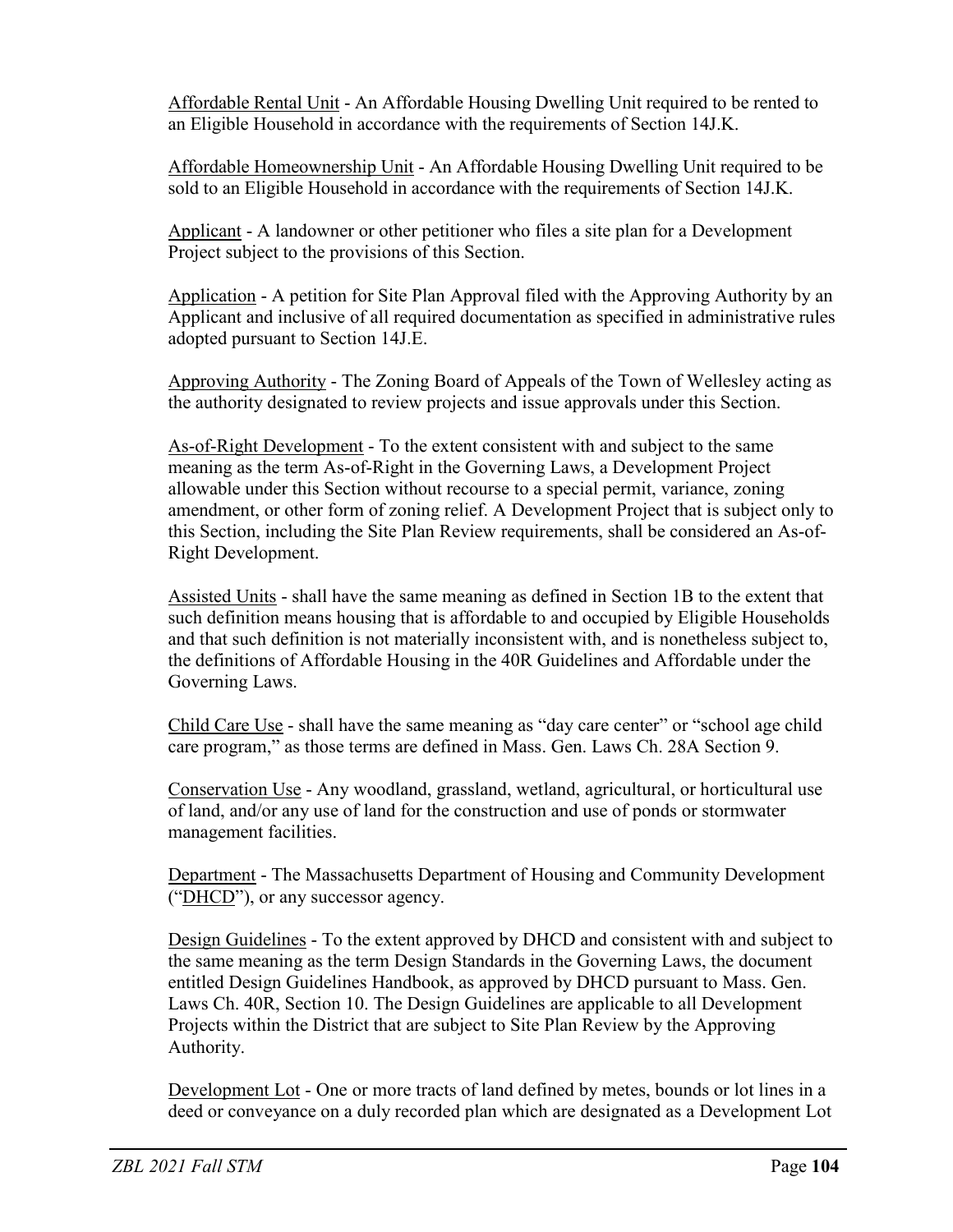on a site plan for a development proposed within the District and for which Site Plan Approval is required under the provisions of this Section. Where a Development Lot consists of more than a single lot, such lots (i) in combination, shall be treated as the Development Lot, (ii) may be contiguous or non-contiguous, (iii) need not be in the same ownership, and (iv) shall be considered as one lot for all calculation purposes, including parking requirements and Dwelling Units per acre. Any development undertaken on a Development Lot is subject to the Design Guidelines established under Section 14J.I. The owner of any such Development Lot shall be entitled to lawfully divide such lot without modifying the approved Site Plan and without the need for other approvals.

Development Project - To the extent consistent with and subject to the same meaning as the term Project as defined in the Governing Laws, a development comprising any permitted uses provided for hereunder undertaken under this Section. A Development Project shall be identified on a Site Plan which is submitted to the Approving Authority for Site Plan Review.

District - An overlay zoning district adopted pursuant to Mass. Gen. Laws Ch. 40R, in accordance with the procedures for zoning adoption and amendment as set forth in Mass. Gen. Laws Ch. 40A and approved by the Department of Housing and Community Development pursuant to Mass. Gen. Laws Ch. 40R and 760 CMR 59.00.

Eligible Household - An individual or household whose annual income is at or below eighty percent (80%) of the area-wide median income as determined by the United States Department of Housing and Urban Development ("HUD"), adjusted for household size, with income computed using HUD's rules for attribution of income to assets.

Governing Laws - Mass. Gen. Laws Ch. 40R, 760 CMR 59.00, and DHCD administrative guidance relating to Mass. Gen. Laws Ch. 40R.

Gross Floor Area - The floor area of space on all floors inclusive of heated basements, hallways, measured from the exterior faces of exterior walls. Gross Floor Area does not include covered walkways, open roofed-over areas, porches, balconies, exterior terraces or steps, chimneys, roof overhangs, parking garages and unheated basements.

Gross Leasable Floor Area - The Gross Floor Area of a building exclusive of hallways, mechanical rooms, storage space and other miscellaneous space not exclusively occupied by a single tenant or occupant.

Multi-Family Dwelling - A residential building containing four or more Dwelling Units.

Office or Office Use - A place for the regular performance of business transactions and services, generally intended for administrative, professional and clerical activities, including a medical or dental office or health clinic.

Office High-Tech or Office High-Tech Use - A place for the regular performance of research and development, high tech, biotechnology, life sciences and/or other related uses, provided that such use does not involve disturbing or offensive noise, vibration, smoke, gas, fumes, odors, dust or other objectionable or hazardous features.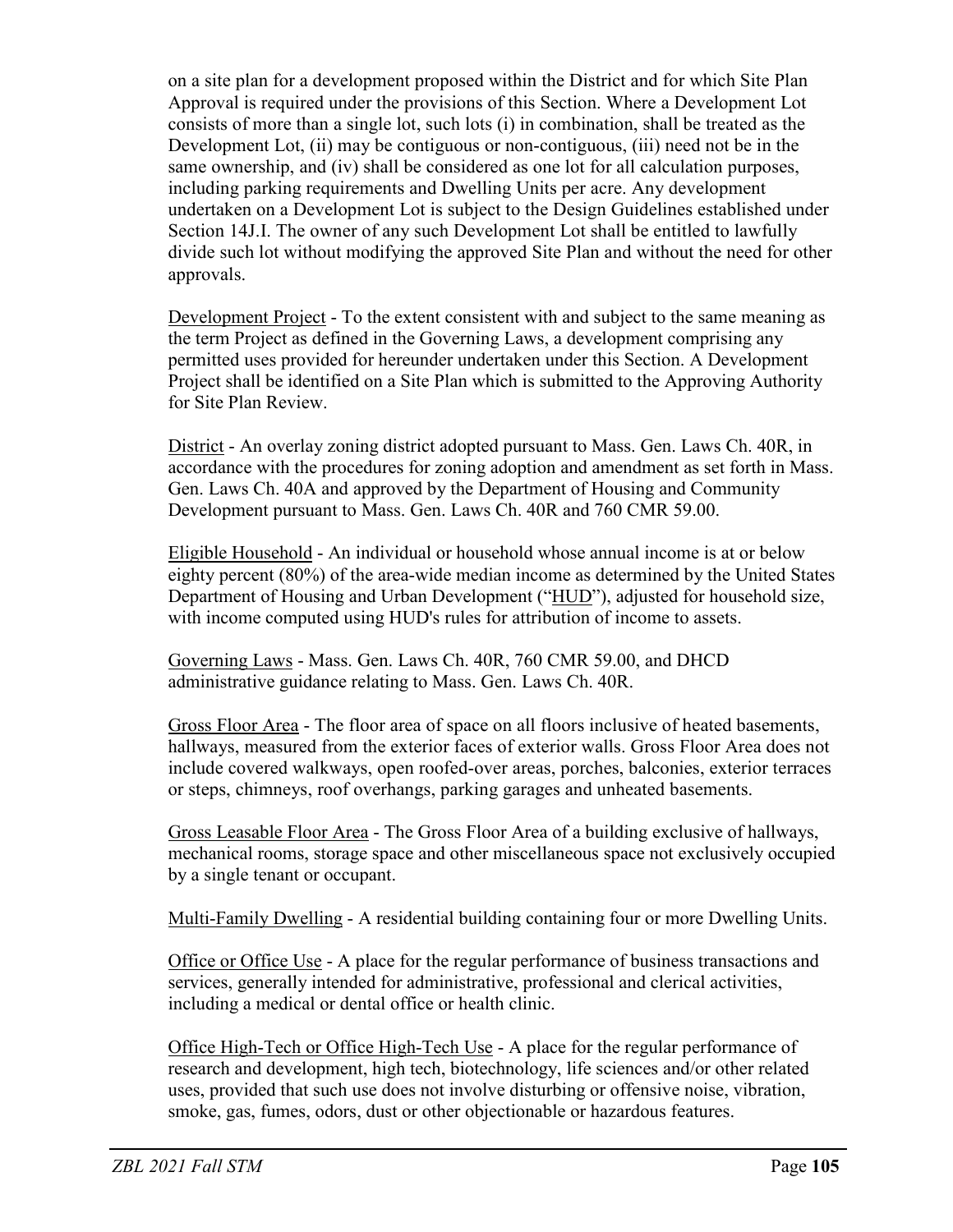Principal Use - The main or primary purpose for which a structure, building, or Development Lot is designed, arranged, licensed, or intended, or for which it may be used, occupied, or maintained under this Section. More than one Principal Use is permitted as-of-right on a Development Lot or within a Development Project.

Recreational Accessory Use - A use subordinate to a Principal Residential Use on the same Development Lot or in the same structure and serving a purpose customarily incidental to the Principal Residential Use, and which does not, in effect, constitute conversion of the Principal Use of the Development Lot, site or structure to a use not otherwise permitted in the District. Recreational Accessory Uses may include, but are not limited to greenhouse, tool shed, clubhouse, swimming pool, tennis court, basketball court, and playground.

Recreational Use - The principal use or intended principal use of land or structures for relaxation, entertainment, amusement, sports, or the like, whether on a fee or non-fee basis, including fitness clubs, play areas and dog parks.

Restaurant - Any business establishment principally engaged in serving food, drink, or refreshments, whether prepared on or off the premises.

Small-Scale Retail Establishment - A business establishment, not exceeding 5,000 sq. ft. of Gross Leasable Floor Area, selling goods and/or services to customers on site, generally for end-use personal, business, or household consumption. A reasonable amount of storage of said goods shall also be assumed to be an integral part of smallscale retail use.

Site Plan - A plan depicting a proposed Development Project for all or a portion of the District and which is submitted to the Approving Authority for its review and approval in accordance with the provisions of Section 14J.E of this Bylaw.

Site Plan Approval - To the extent consistent with and subject to the same meaning as the term Plan Approval under the Governing Laws, the Approving Authority's authorization for a proposed Development Project based on a finding of compliance with this Section of the Bylaw and Design Guidelines after the conduct of a Site Plan Review.

Site Plan Review - To the extent consistent with and subject to the same meaning as the term Plan Review as defined in the Governing Laws, the review procedure established by this Section and administered by the Approving Authority. While similar to Site Plan Review as established in Section 16A, Site Plan Review as used and referenced in this Section is a separate and distinct process not subject to the provisions of Section 16A.

Underlying Zoning - The zoning requirements adopted pursuant to Mass. Gen. Laws Ch. 40A that are otherwise applicable to the geographic area in which the District is located, as said requirements may be amended from time to time.

Unrestricted Unit - A Dwelling Unit that is not restricted as to rent, price or eligibility of occupants.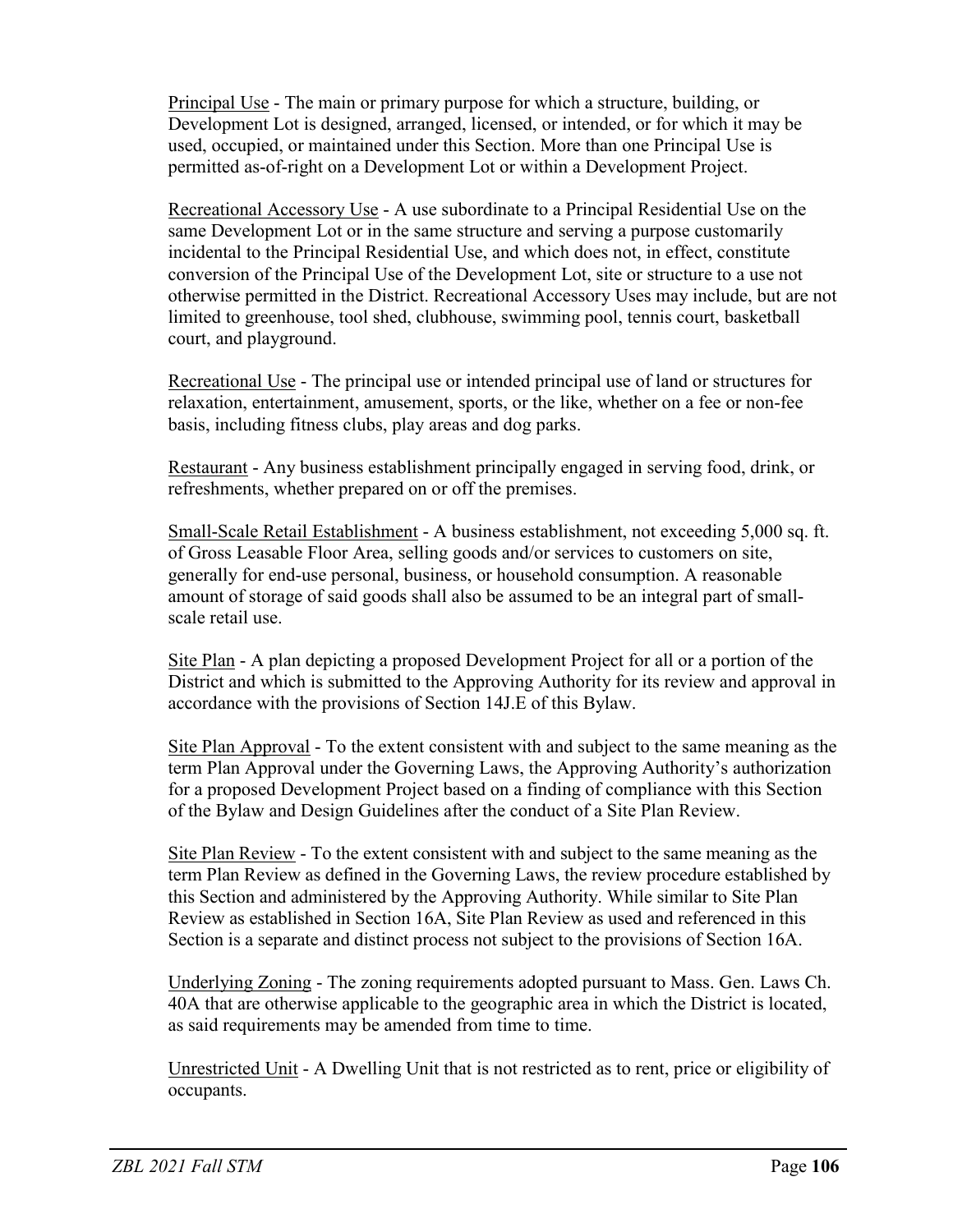# C. Establishment and Delineation of Districts

1. Generally

The specific districts established under this Section shall serve as overlay districts, to be superimposed over the underlying zoning districts. The boundaries of the districts are delineated on the Zoning Map of the Town of Wellesley, pursuant to Section 1A.

2. Specific Districts

The following are the specific districts established under this Section:

a. Wellesley Park Smart Growth Overlay District; as contained in Section 14J.1.

# D. Authority and Applicability

The districts established under this Section are done so pursuant to the authority of Mass. Gen. Laws Ch. 40R and 760 CMR 59.00. At the option of the Applicant, development of land within the districts established pursuant to this Section may be undertaken subject to the zoning controls set forth in this Section, or by complying with all applicable Underlying Zoning controls set forth in the Zoning Bylaw of the Town of Wellesley. Notwithstanding anything to the contrary in the Zoning Bylaw, Development Projects proceeding under this Section shall be governed solely by the provisions of this Section and the standards and/or procedures of the Underlying Zoning shall not apply. Except as otherwise specifically provided for in this Section, Development Projects proposed pursuant to this Section shall not be subject to any other provisions of the Zoning Bylaw, including limitations upon the issuance of building permits for residential uses related to a rate of development or phased growth limitation or to a local moratorium on the issuance of such permits, or to other building permit or Dwelling Unit limitations. Where other provisions of the Zoning Bylaw are specifically referenced as applying to Development Projects, generally under this Section or within the districts established under this Section, such provisions shall be administered as established as of the date of adoption of this Section, unless amendments are subsequently approved the Massachusetts Department of Housing and Community Development.

E. Site Plan Review

Development Projects within districts established pursuant to this Section shall be subject to the Site Plan Review process encompassing the following. Development Projects within such districts shall not be subject to the separate and distinct Site Plan Review process established under Section 16A.

1. Pre-Application Review

The Applicant is encouraged to participate in a pre-Application review at a regular meeting of the Approving Authority. The purpose of the pre-Application review is to minimize the Applicant's cost of engineering and other technical experts, and to obtain the advice and direction of the Approving Authority prior to filing the Application. Should the Applicant choose to participate in the pre-Application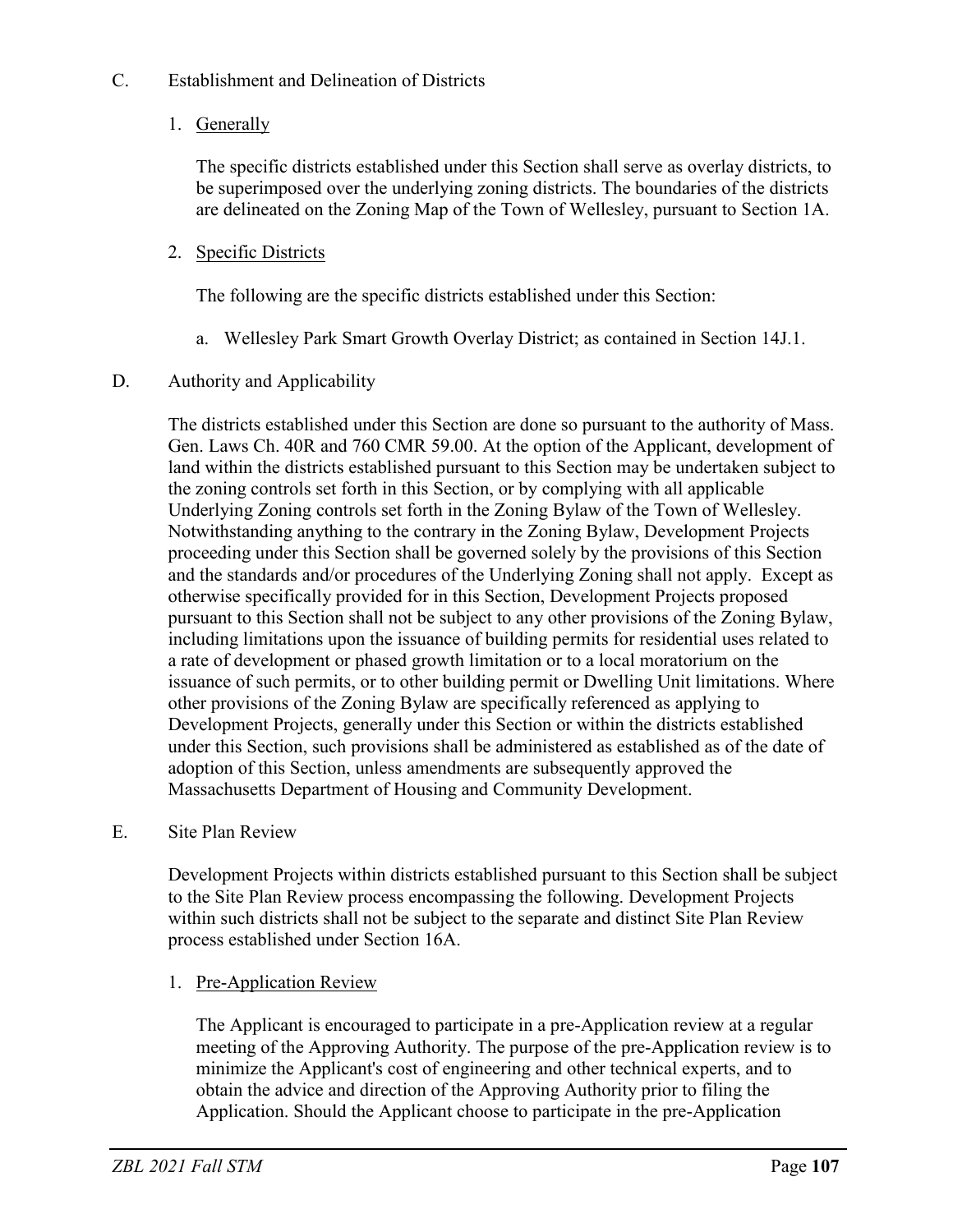review, the Applicant shall outline the proposal and seek preliminary feedback from the Approving Authority, other municipal review entities, and members of the public. The Applicant is also encouraged to request a site visit by the Approving Authority and/or its designee in order to facilitate pre-Application review.

### 2. Application Procedures

- a. The Applicant shall file an original of the Application with the Town Clerk for certification of the date and time of filing. Said filing shall include any required forms established by the Approving Authority, provided such forms have been approved by DHCD and are on file with the Town Clerk. A copy of the Application, including the date and time of filing certified by the Town Clerk, as well as the required number of copies of the Application, shall be filed forthwith by the Applicant with the Approving Authority and Building Inspector. As part of any Application for Site Plan Approval for a Development Project, the Applicant must submit the following documents to the Approving Authority and the Administering Agency:
	- i. Evidence that the Development Project complies with the cost and eligibility requirements of Section 14J.K.;
	- ii. Development Project plans and reports that, subject to approval by DHCD, demonstrate compliance with the design and construction standards of Section 14J.K.; and
	- iii. A form of Affordable Housing Restriction that satisfies the requirements of Section 14J.K.
	- iv. These documents in combination, to be submitted with an Application for Site Plan Approval shall include details about construction related to the provision, within the development, of units that are accessible to the disabled and appropriate for diverse populations, including households with children, other households, individuals, households including individuals with disabilities, and the elderly.
- b. Upon receipt by the Approving Authority, Applications shall be distributed to the Planning Board, Building Inspector, Fire Chief, Police Chief, Health Department, Wetlands Protection Committee, Design Review Board, the Select Board, and the Department of Public Works. Any reports from these parties shall be submitted to the Approving Authority within thirty (30) days of filing of the Application; and
- c. Within thirty (30) days of filing of an Application with the Approving Authority, the Approving Authority or its designee shall evaluate the proposal with regard to its completeness and shall advise the Applicant whether the Application is complete or whether additional materials are required. If the Application is deemed incomplete, the Approving Authority or its designee will identify with specificity what additional materials are required. The Approving Authority or its designee shall forward to the Applicant, with its report, copies of all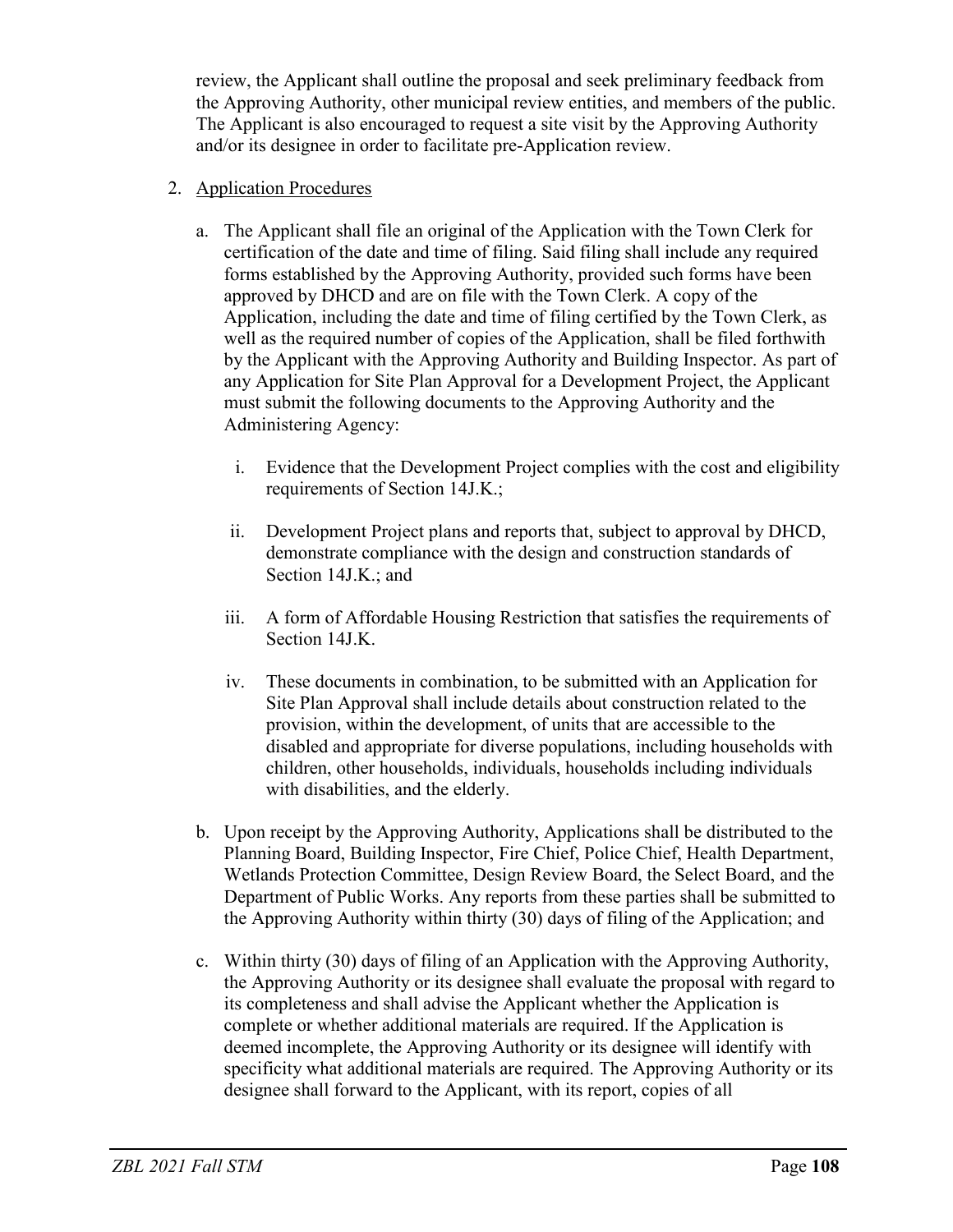recommendations received to date from other boards, commissions or departments.

3. Public Hearing

The Approving Authority shall hold a public hearing and review all Applications according to the procedure specified in Mass. Gen. Laws Ch. 40R Section 11 and 760 CMR 59.04(1)(f).

# 4. Site Plan Approval Decision

- a. The Approving Authority shall make a decision on the Site Plan Application, and shall file said decision with the Town Clerk, within one hundred twenty (120) days of the date the Application was received by the Town Clerk. The time limit for public hearings and taking of action by the Approving Authority may be extended by written agreement between the Applicant and the Approving Authority. A copy of such agreement shall be filed with the Town Clerk;
- b. Failure of the Approving Authority to take action within one hundred twenty (120) days or extended time, if applicable, shall be deemed to be an approval of the Application;
- c. The Approving Authority's findings, including the basis of such findings, shall be stated in a written decision of approval, conditional approval or denial of the Application for Site Plan Approval. The written decision shall contain the name and address of the Applicant, identification of the land affected and its ownership, and reference by date and title to the plans that were the subject of the decision. The written decision shall certify that a copy of the decision has been filed with the Town Clerk and that all plans referred to in the decision are on file with the Approving Authority;
- d. The decision of the Approving Authority, together with the detailed reasons therefor, shall be filed with the Town Clerk, the Planning Board, and the Building Inspector. A certified copy of the decision shall be mailed to the owner and to the Applicant, if other than the owner. A notice of the decision shall be sent to the parties in interest and to persons who requested a notice at the public hearing; and
- e. If twenty (20) days have elapsed after the decision has been filed in the office of the Town Clerk without an appeal having been filed or if such appeal, having been filed, is dismissed or denied, the Town Clerk shall so certify on a copy of the decision. If the Application is approved by reason of the failure of the Approving Authority to timely act, the Town Clerk shall make such certification on a copy of the notice of Application. A copy of the decision or notice of Application shall be recorded with the title of the land in question in the Norfolk County Registry of Deeds, and indexed in the grantor index under the name of the owner of record or recorded and noted on the owner's certificate of title. The responsibility and the cost of said recording and transmittal shall be borne by the owner of the land in question or the Applicant.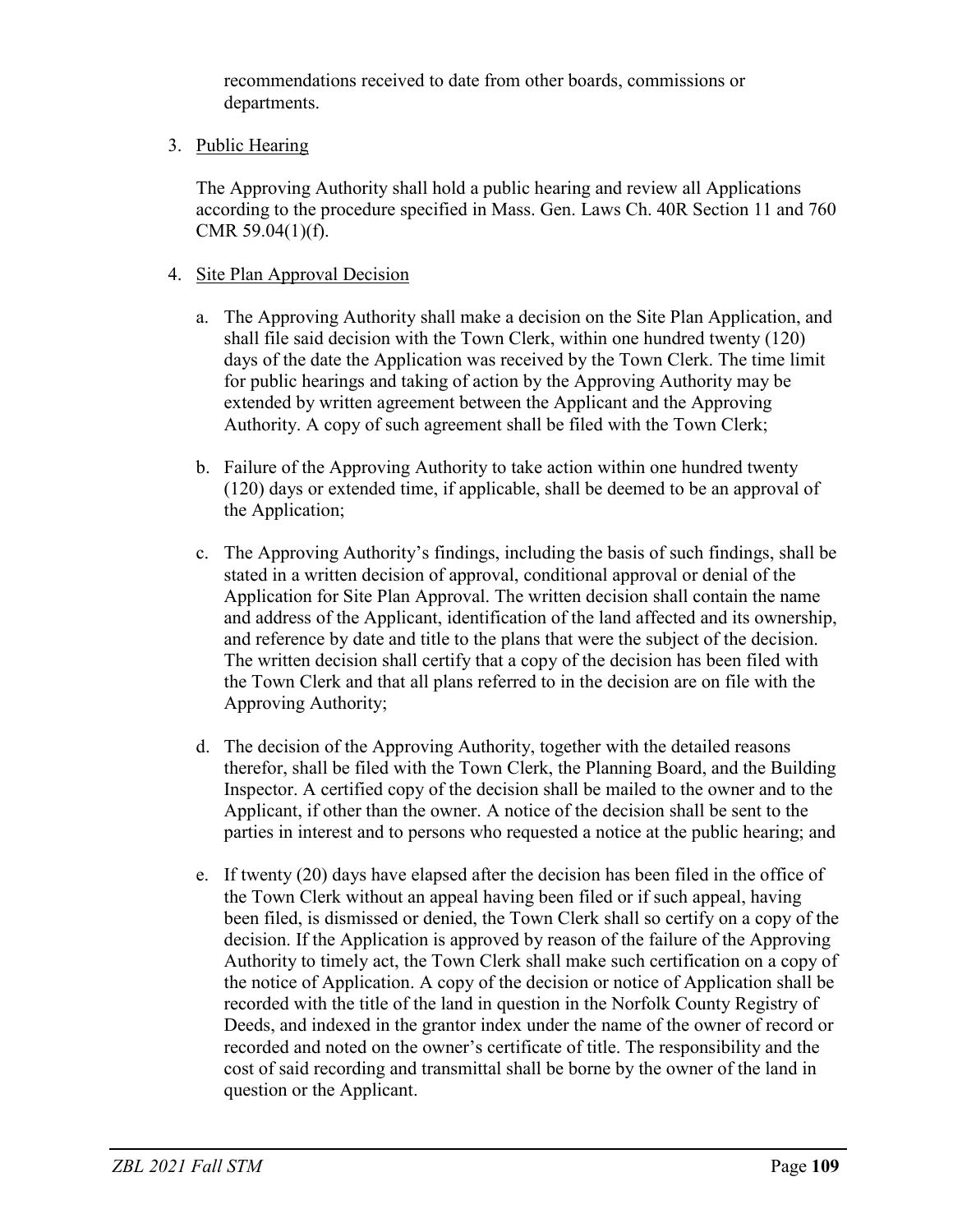# 5. Criteria for Approval

The Approving Authority shall approve the Development Project upon the following findings:

- a. The Applicant has submitted the required fees and information as set forth in applicable regulations;
- b. The proposed Development Project as described in the Application meets all of the requirements and standards set forth in this Section and applicable Design Guidelines, or a waiver has been granted therefrom; and
- c. Any extraordinary adverse potential impacts of the Development Project on nearby properties can be adequately mitigated.

For a Development Project subject to the Affordability requirements of Section 14J.K., compliance with condition (b) above shall include written confirmation by the Approving Authority that all requirements of that Section have been satisfied, subject to approval by DHCD. Prior to the granting of Site Plan Approval for a Project, the Applicant must demonstrate, to the satisfaction of the Administering Agency, that the method by which such affordable rents or affordable purchase prices are computed shall be consistent with state or federal guidelines for affordability applicable to the Town of Wellesley.

# 6. Criteria for Conditional Approval

The Approving Authority may impose conditions on a Development Project as necessary to ensure compliance with the District requirements of this Section and applicable Design Guidelines, or to mitigate any extraordinary adverse impacts of the Development Project on nearby properties, insofar as such conditions are compliant with the provisions of Mass. Gen. Laws Ch. 40R and applicable regulations and do not unduly restrict (i.e. by adding unreasonable costs or by unreasonably impairing the economic feasibility of a proposed Development Project) opportunities for residential development.

7. Criteria for Denial

The Approving Authority may deny an Application for Site Plan Approval pursuant to this Section of the Bylaw only if the Approving Authority finds one or more of the following:

- a. The Development Project does not meet the requirements and standards set forth in this Section and applicable Design Guidelines; or
- b. The Applicant failed to submit information and fees required by this Section and necessary for an adequate and timely review of the design of the Development Project or potential Development Project impacts; or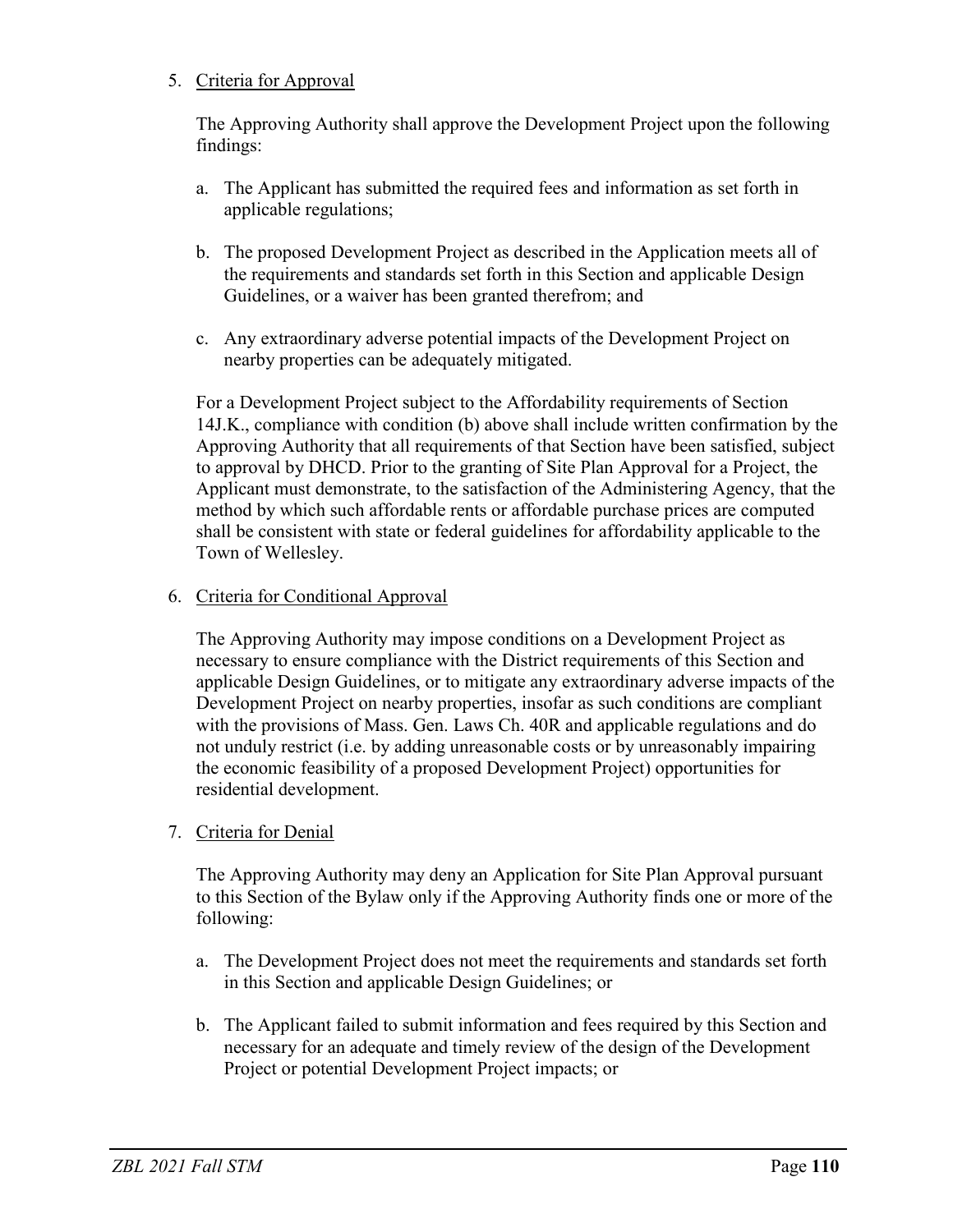- c. The Development Project would result in extraordinary adverse impacts on nearby properties that cannot be mitigated by means of suitable conditions.
- 8. Time Limit

A project approval shall remain valid and shall run with the land indefinitely provided that construction has commenced within two (2) years after the decision issues, which time shall be extended by the time required to adjudicate any appeal from such approval. Said time shall also be extended if the project proponent is actively pursuing other required permits for the project or if there is good cause for the failure to commence construction, or as may be provided in an approval for a multi-phase Development Project.

9. Appeals

Pursuant to Mass. Gen. Laws Ch. 40R Section 11, any person aggrieved by a decision of the Approving Authority may appeal to the Superior Court, the Land Court, or other court of competent jurisdiction within twenty (20) days after the Site Plan decision has been filed in the office of the Town Clerk.

### 10. Rules and Regulations

The Approving Authority shall adopt administrative rules relative to the Application requirements and contents for Site Plan Review; such rules shall be filed with the Town Clerk. Such administrative rules, and any amendment thereto, must be approved by the Department of Housing and Community Development.

### F. Waivers

The Approving Authority may waive the bulk and dimensional, parking, and other provisions required by any district created pursuant to this Section and may waive specific requirements or recommendations of applicable Design Guidelines upon a finding that such waiver will allow the Development Project to achieve the density, affordability, mix of uses, and/or physical character allowable under this Section or the specific district.

### G. Project Phasing

The Approving Authority, as a condition of any Site Plan Approval, may allow a Development Project to be constructed in one or more phases.

- H. Change in Plans After Approval by the Approving Authority
	- 1. Minor Change

After Site Plan Approval, an Applicant may apply to make minor changes in a Development Project involving minor utility or building orientation adjustments, or minor adjustments to parking or other site details that do not affect the overall build out or building envelope (i.e., general massing, height and bulk) of the site, or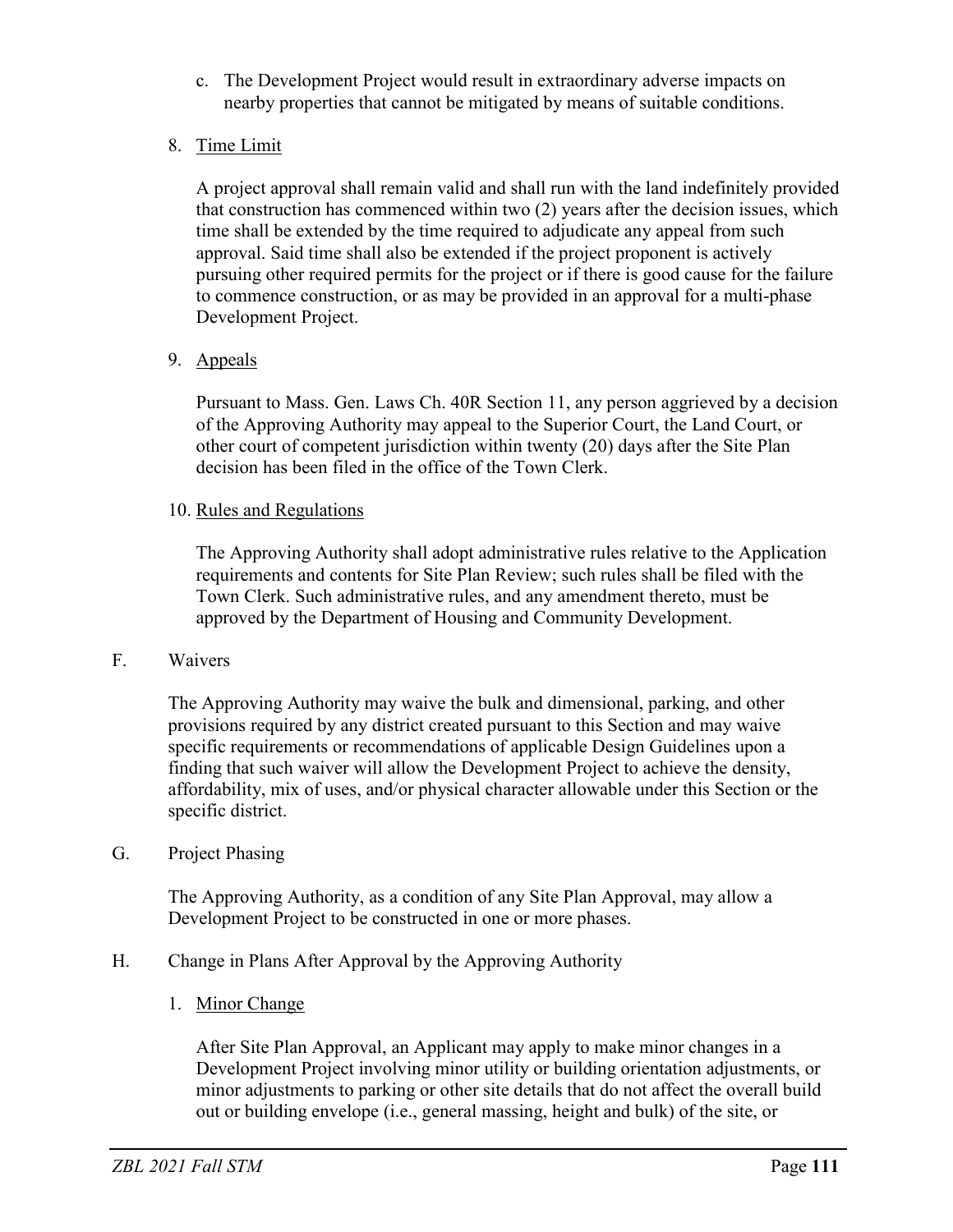provision of open space, number of housing units, or housing need or affordability features. A change of one percent (1%) or less in the number of housing units in a Development Project shall constitute a minor change. Such minor changes must be submitted to the Approving Authority on redlined prints of the approved plan, reflecting the proposed change, and on application forms provided by the Approving Authority. The Approving Authority may authorize such changes at any regularly scheduled meeting, without the need to hold a public hearing. The Approving Authority shall set forth any decision to approve or deny such minor change by motion and written decision, and provide a copy to the Applicant for filing with the Town Clerk.

# 2. Major Change

Those changes deemed by the Approving Authority to constitute a major change in a Development Project because of the nature of the change in relation to the prior approved plan, or because such change cannot be appropriately characterized as a minor change as described above, shall be processed by the Approving Authority as a new Application for Site Plan Approval pursuant to this Section.

#### I. Design Guidelines

To ensure that new development shall be of high quality, and shall meet the standards envisioned by the Town of Wellesley in adopting this Section and any districts established under this Section, the Approving Authority shall adopt the Design Guidelines governing the issuance of Site Plan Approvals for Development Projects within the districts established under this Section and shall file a copy with the Town Clerk. Such Design Guidelines and any subsequent amendments to such Design Guidelines must be approved by DHCD and must be within the scope of Design Standards under the Governing Laws. In addition to the standards set forth in this Bylaw, the physical character of Development Projects within the districts shall comply with such Design Guidelines, unless waived hereunder. In the event of any conflict between this Bylaw and the Design Guidelines, this Bylaw shall govern and prevail.

J. Fair Housing Requirement

All Development Projects within the districts established herein shall comply with applicable federal, state and local fair housing laws.

- K. Housing and Housing Affordability
	- 1. Number of Assisted Units

Twenty-five percent (25%) of all Dwelling Units constructed in a Development Project shall be maintained as Assisted Units. When the application of this percentage results in a fractional number of required Dwelling Units, the fractional number shall be rounded up to the next whole number.

2. General Requirements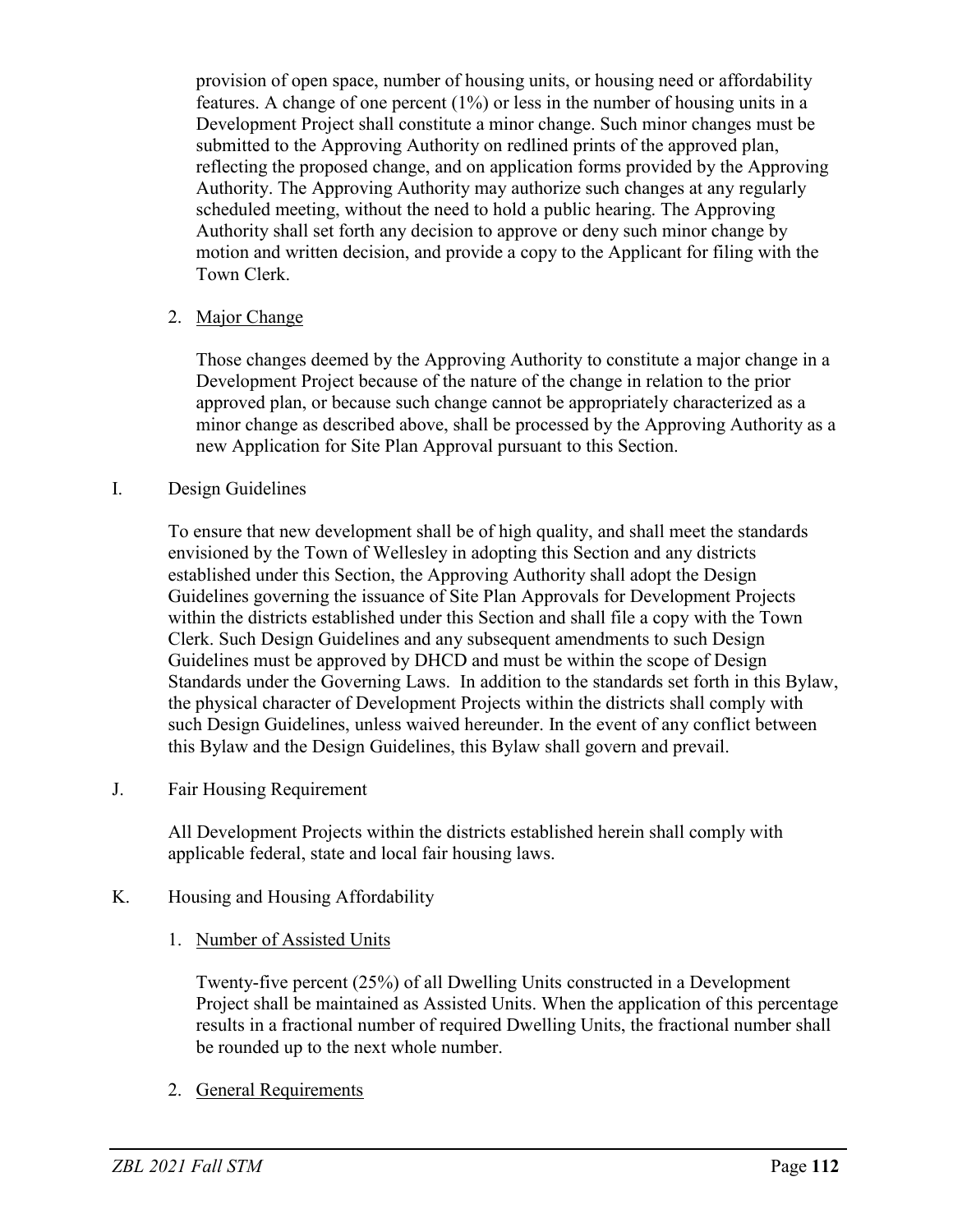Assisted Units shall comply with the following requirements:

- a. The monthly rent payment for an Affordable Rental Unit, including utilities and parking, shall not exceed thirty percent (30%) of the maximum monthly income permissible for an Eligible Household, assuming a family size equal to the number of bedrooms in the unit plus one, unless other affordable program rent limits approved by DHCD shall apply;
- b. For an Affordable Homeownership Unit, the monthly housing payment, including mortgage principal and interest, private mortgage insurance, property taxes, condominium and/or homeowner's association fees, insurance, and parking, shall not exceed thirty percent (30%) of the maximum monthly income permissible for an Eligible Household, assuming a family size equal to the number of bedrooms in the unit plus one; and
- c. Assisted Units required to be offered for rent or sale shall be rented or sold to and occupied only by Eligible Households.

# 3. Design and Construction

- a. Design. In compliance with a corresponding marketing plan and Affordable Housing Restriction approved by DHCD, Assisted Units must be equitably integrated and dispersed throughout any phase of a Development Project containing Dwelling Units such that the Assisted Units are, as practicable, spread proportionately across the overall unit mix and comparable in initial construction quality and exterior design to the Unrestricted Units. However, nothing in this section is intended to limit a homebuyer's rights to renovate a Dwelling Unit under applicable law. The Assisted Units must have access to all on-site amenities available to Unrestricted Units. Assisted Units shall be finished housing units; and
- b. Timing. All Assisted Units must be constructed and occupied not later than concurrently with construction and occupancy of Unrestricted Units and, for Development Projects that are constructed in phases, Assisted Units must be constructed and occupied during the initial lease-up period, insofar as is practicable, in proportion to the number of Dwelling Units in each residential phase of the Development Project.
- 4. Unit Mix

The total number of bedrooms in the Assisted Units shall, insofar as practicable and as approved by DHCD, be in the same proportion to the total number of bedrooms in the Unrestricted Units.

### 5. Affordable Housing Restriction

All Assisted Units shall be subject to an Affordable Housing Restriction which has been approved by DHCD and is recorded with the Norfolk County Registry of Deeds or the Land Court. The Affordable Housing Restriction shall provide for the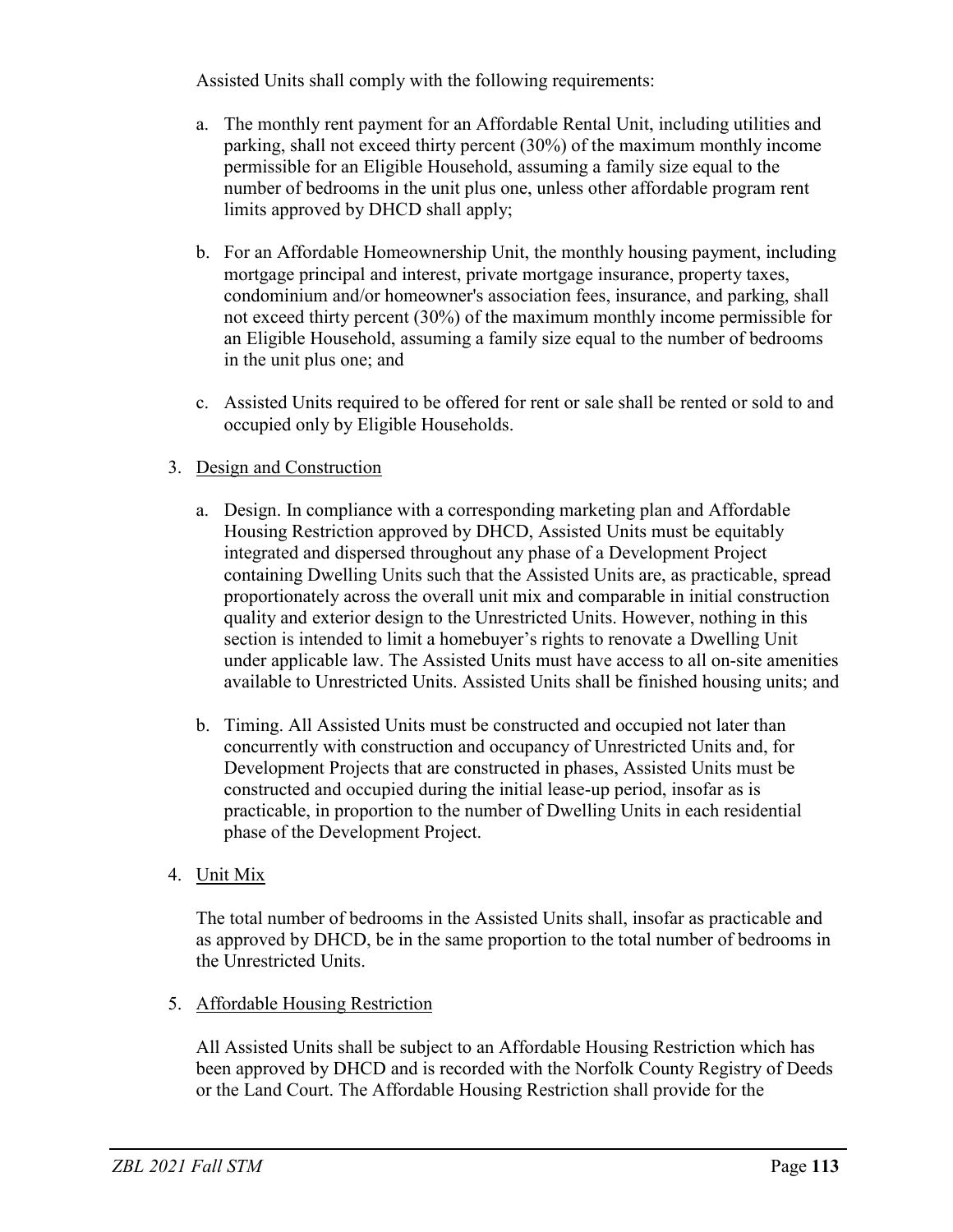implementation of the requirements of this Section. All Affordable Housing Restrictions must include, at minimum, the following:

- a. Description of the Development Project, including whether the Assisted Unit will be rented or owner-occupied;
- b. A description of the Affordable Homeownership Unit, if any, by address and number of bedrooms; and a description of the overall quantity and number of bedrooms and number of bedroom types of Affordable Rental Units in a Development Project containing Dwelling Units or portion of a Development Project containing Dwelling Units which are rental. Such restriction shall apply individually to the specifically identified Affordable Homeownership Unit and shall apply to a percentage of rental units of a rental Development Project containing Dwelling Units or the rental portion of a Development Project containing Dwelling Units with the initially designated Affordable Rental Units identified in, and able to float subject to specific approval by DHCD in accordance with, the corresponding Affirmative Fair Housing Marketing Plan ("AFHMP") and DHCD's AFHMP guidelines.
- c. The term of the Affordable Housing Restriction shall be stated in the Site Plan Approval and shall be the longest period customarily allowed by law but shall be no less than thirty (30) years.
- d. The name and address of an Administering Agency with a designation of its power to monitor and enforce the Affordable Housing Restriction;
- e. Reference to a housing marketing and resident selection plan, to which the Assisted Unit is subject, and which includes an affirmative fair housing marketing program, including public notice and a fair resident selection process. The housing marketing and selection plan shall provide for local preferences in resident selection to the maximum extent permitted under applicable law and approved by DHCD. The plan shall designate the household size appropriate for a unit with respect to bedroom size and provide that preference for such unit shall be given to a household of the appropriate size;
- f. A requirement that buyers or tenants will be selected at the initial sale or initial rental and upon all subsequent sales and rentals from a list of Eligible Households compiled in accordance with the housing marketing and selection plan;
- g. Reference to the formula pursuant to which maximum rent of a rental unit or the maximum resale price of a homeownership unit will be set;
- h. A requirement that only an Eligible Household may reside in an Assisted Unit and that notice of any lease or sublease of any Assisted Unit to another Eligible Household shall be given to the Administering Agency;
- i. Provision for effective monitoring and enforcement of the terms and provisions of the Affordable Housing Restriction by the Administering Agency;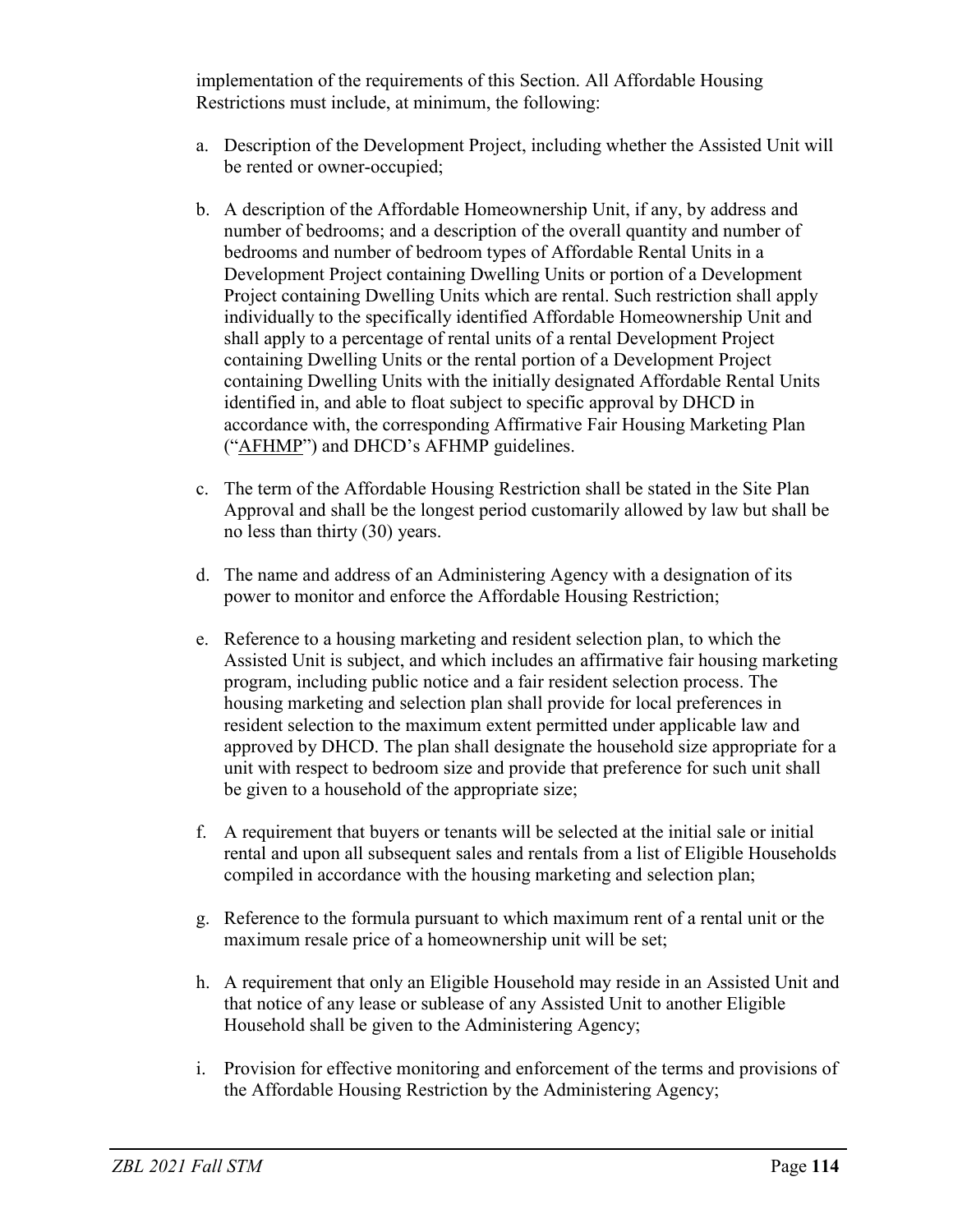- j. Provision that the restriction on an Affordable Homeownership Unit shall run in favor of the Administering Agency and the Town of Wellesley, in a form approved by town counsel, and shall limit initial sale and re-sale to and occupancy by an Eligible Household;
- k. Provision that the restriction on Affordable Rental Units in a rental Project or rental portion of a Development Project containing Dwelling Units shall run with the rental Development Project containing Dwelling Units or rental portion of a Development Project containing Dwelling Units and shall run in favor of the Administering Agency and/or the municipality, in a form approved by municipal counsel, and shall limit rental and occupancy to an Eligible Household;
- 1. Provision that the owner(s) or manager(s) of Affordable Rental Unit(s) shall file an annual report to the Administering Agency, in a form specified by that agency, certifying compliance with the provisions of this Bylaw and containing such other information as may be reasonably requested in order to ensure affordability;
- m. A requirement that residents in Assisted Units provide such information as the Administering Agency may reasonably request in order to ensure affordability; and
- n. Designation of the priority of the Affordable Housing Restriction over other mortgages and restrictions.
- 6. Administration
	- a. Administering Agency. The Administering Agency shall ensure the following:
		- i. Prices of Affordable Homeownership Units are properly computed; rental amounts of Affordable Rental Units are properly computed;
		- ii. Income eligibility of households applying for Assisted Units is properly and reliably determined;
		- iii. The housing marketing and resident selection plan conforms to all requirements, has been approved by DHCD, and is properly administered;
		- iv. Sales and rentals are made to Eligible Households chosen in accordance with the housing marketing and resident selection plan with appropriate unit size for each household being properly determined and proper preference being given; and
		- v. Affordable Housing Restrictions meeting the requirements of this section are recorded with the Norfolk County Registry of Deeds or the Land Court.
	- b. Housing Marketing and Selection Plan. The housing marketing and selection plan may make provision for payment by the Applicant of reasonable costs to the Administering Agency to develop, advertise, and maintain the list of Eligible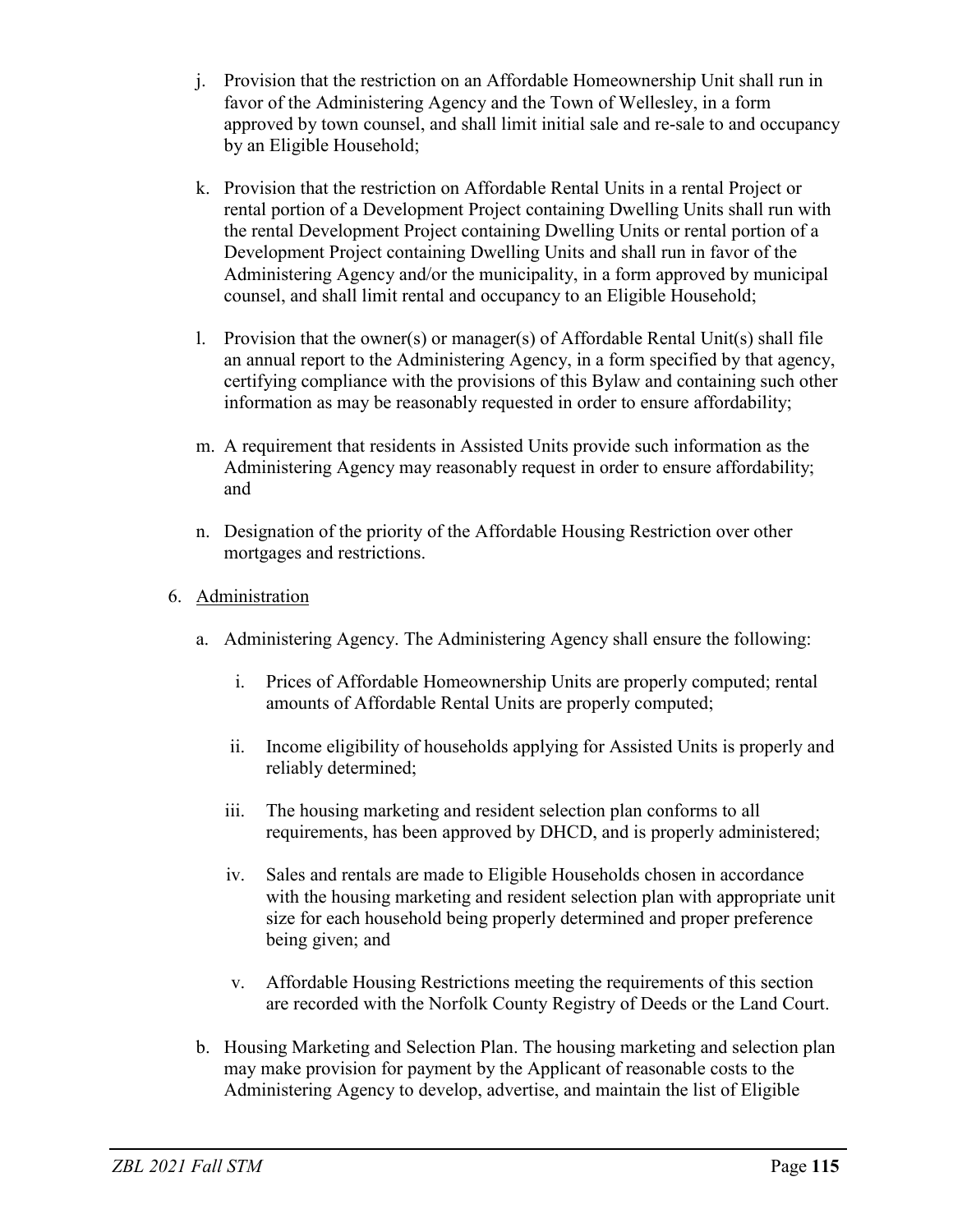Households and to monitor and enforce compliance with affordability requirements.

- c. Age-Restrictions. Nothing in this Section 14J shall permit the imposition of restrictions on age upon Development Projects unless proposed or agreed to voluntarily by the Applicant. However, the Approving Authority may, in its review of a submission under Section 14J.E allow a specific Development Project within the District designated exclusively for the elderly, persons with disabilities, or for assisted living, provided that any such Development Project shall be in compliance with all applicable federal, state and local fair housing laws and regulations
- d. Failure of the Administering Agency. In the case where the Administering Agency cannot adequately carry out its administrative duties, upon certification of this fact by the Select Board or by the Department of Housing and Community Development, the administrative duties shall devolve to and thereafter be administered by a qualified housing entity designated by the Select Board or, in the absence of such designation, by an entity designated by the Department of Housing and Community Development.
- 7. No Waiver

Notwithstanding anything to the contrary herein, without the express written approval of DHCD, no provisions of Section 14J.K. shall be waived without the express written approval of DHCD.

L. Annual Update

On or before July 31 of each year, the Select Board shall cause to be filed an Annual Update with the DHCD in a form to be prescribed by DHCD. The Annual Update shall contain all information required in 760 CMR 59.07, as may be amended from time to time, and additional information as may be required pursuant to Mass. Gen. Laws Ch. 40S and accompanying regulations. The Town Clerk of the Town of Wellesley shall maintain a copy of all updates transmitted to DHCD pursuant to this Bylaw, with said copies to be made available upon request for public review.

M. Notification of Issuance of Building Permits

Upon issuance of a residential building permit within the districts established herein, the Building Inspector of the Town of Wellesley shall cause to be filed an application to the DHCD, in a form to be prescribed by DHCD, for authorization of payment of a one-time density bonus payment for each Bonus Unit to receive a building permit pursuant to Mass. Gen. Laws Ch. 40R. The application shall contain all information required in 760 CMR 59.06(2), as may be amended from time to time, and additional information as may be required pursuant to Mass. Gen. Laws Ch. 40S and accompanying regulations. The Town Clerk of the Town of Wellesley shall maintain a copy of all such applications transmitted to DHCD pursuant to this Bylaw, with said copies to be made available upon request for public review.